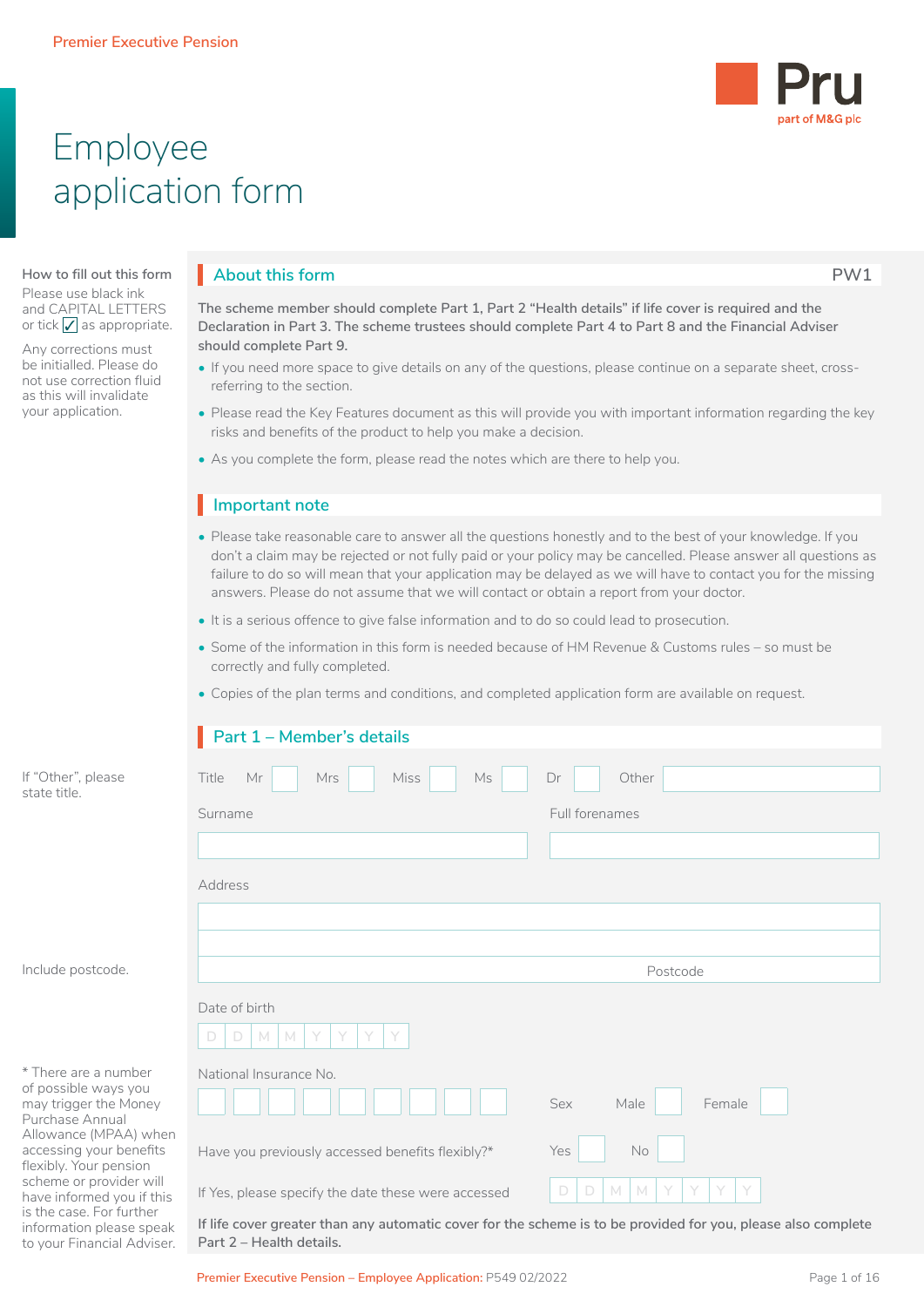## **Part 2 – Health details PW2** I

### **Genetic testing**

**Failure to answer the questions honestly and with reasonable care may result in your claim being rejected or nor paid in full.** 

If this application, taken together with any other insurance policies you already have, is for life insurance up to a sum of £500,000 or critical illness up to £300,000 you need not disclose any genetic test you may have had. You need not disclose the result of any genetic test undertaken in the context of research. Genetic test results need only be disclosed where the sum exceeds either £500,000 for life insurance or £300,000 for critical illness and their use by insurers has been independently approved. You may, of course, disclose any genetic test result which is in your favour. If you either have a family history of, are experiencing symptoms of, or are having treatment for, a genetic condition, you must tell us. Further information is available on request which fully explains this policy and details those genetic tests approved for use by insurers.

**The member should complete this section if life cover greater than any automatic cover for the scheme is required.**

| Your doctor's address                                                                                                                                                                                  |                                       |           |
|--------------------------------------------------------------------------------------------------------------------------------------------------------------------------------------------------------|---------------------------------------|-----------|
|                                                                                                                                                                                                        |                                       |           |
|                                                                                                                                                                                                        | Postcode                              |           |
| Your doctor's telephone number                                                                                                                                                                         | How long has he/she been your doctor? | years     |
| Your current occupation                                                                                                                                                                                |                                       |           |
|                                                                                                                                                                                                        |                                       |           |
| Have you ever been declined (refused cover), deferred or offered<br>non-standard terms for life cover, critical illness or any incapacity benefit?<br>If Yes, please give names of insurance companies |                                       | No<br>Yes |
| Have you in the last 5 years, or do you intend to:                                                                                                                                                     |                                       |           |
| participate in any sport or pastime which involves any additional risk of accident,<br>$\mathsf{i}$<br>such as mountaineering, motor sports, hang-gliding, or underwater activity?                     |                                       | No<br>Yes |
| live abroad apart from holiday visits?<br>$\mathsf{ii}$                                                                                                                                                |                                       | No<br>Yes |
| iii) fly, except as a fare-paying passenger on an established public service?                                                                                                                          |                                       | No<br>Yes |
| If Yes, please provide full details                                                                                                                                                                    |                                       |           |
|                                                                                                                                                                                                        |                                       |           |
|                                                                                                                                                                                                        |                                       |           |
|                                                                                                                                                                                                        |                                       |           |

Please describe you duties fully. Include industry you work in provide a percentage split between manu and non manual dut If you work at heigh please give details of the maximum heigh which you work.

Continue on a separ sheet, if necessary,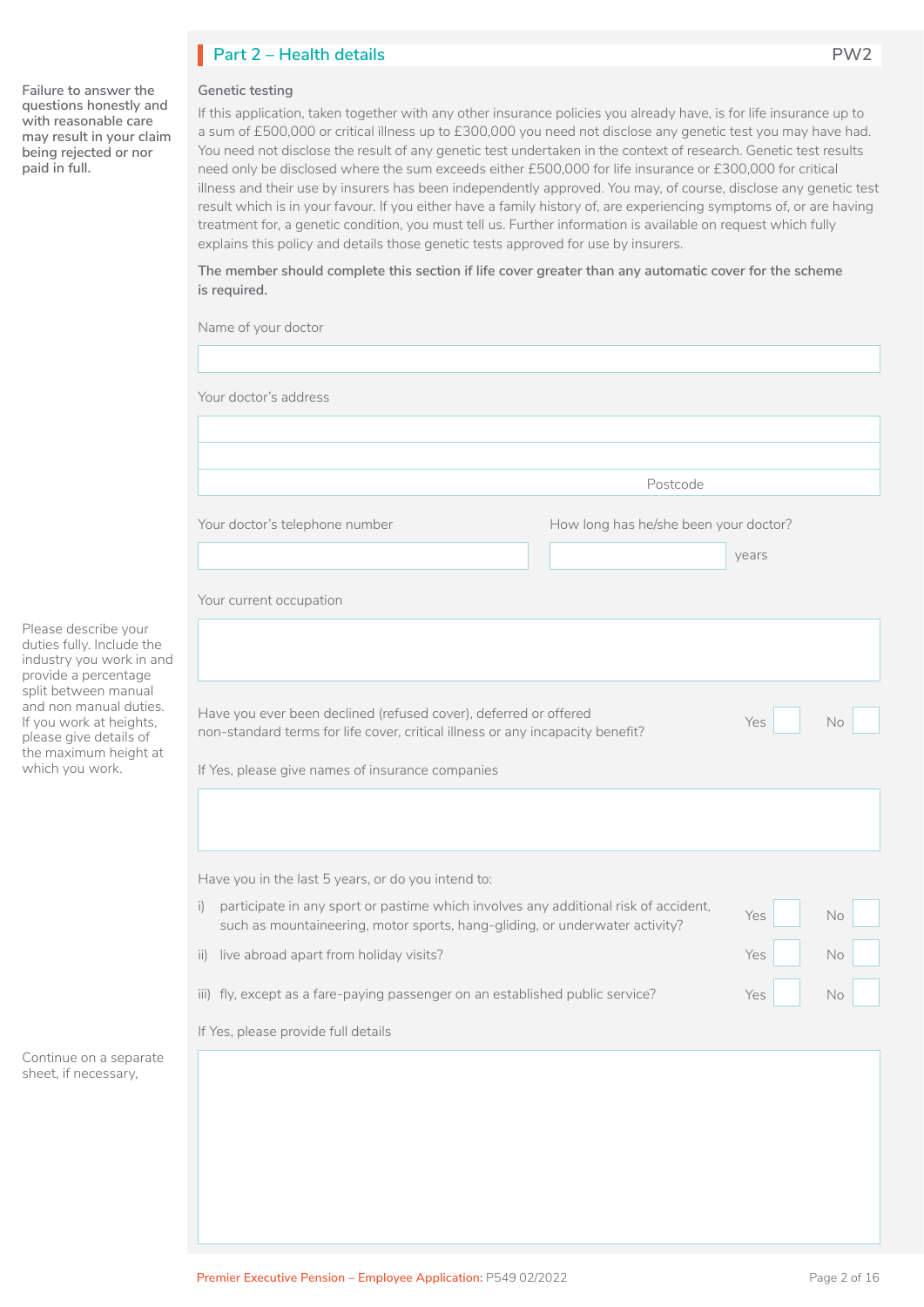|                                                                                                                                             | Part 2 - Health details - continued                                                                                                                                                                                                                              |                                                                                                      | PW <sub>3</sub> |
|---------------------------------------------------------------------------------------------------------------------------------------------|------------------------------------------------------------------------------------------------------------------------------------------------------------------------------------------------------------------------------------------------------------------|------------------------------------------------------------------------------------------------------|-----------------|
| Failure to answer all the<br>questions honestly and<br>with reasonable care<br>may result in your claim<br>being rejected or not            | If we require a Medical Examination to complete our<br>underwriting, please indicate if you would like to attend<br>one of our selected examiners or your own GP.                                                                                                | Selected examiner                                                                                    | Own GP          |
| paid in full.                                                                                                                               | What is your height and weight?                                                                                                                                                                                                                                  | Height<br>Weight                                                                                     |                 |
| Please do not assume<br>that we will contact or<br>obtain a report from<br>your doctor.                                                     | Have you smoked or used any tobacco products in the last 12 months?<br>(includes cigars, cigarettes, pipes and any nicotine replacement therapy etc)                                                                                                             | Yes                                                                                                  | No              |
|                                                                                                                                             | If Yes, please provide details of daily amounts:.                                                                                                                                                                                                                |                                                                                                      |                 |
|                                                                                                                                             | Cigarettes                                                                                                                                                                                                                                                       | Tobacco                                                                                              |                 |
|                                                                                                                                             | Cigars                                                                                                                                                                                                                                                           | Nicotine Replacement Products                                                                        |                 |
|                                                                                                                                             | Pipe                                                                                                                                                                                                                                                             |                                                                                                      |                 |
|                                                                                                                                             | Please note: random tests may be carried out to confirm non-smoker status.                                                                                                                                                                                       |                                                                                                      |                 |
| 1 unit = 1 measure of<br>spirits, 125ml of wine or<br>1/2 pint of beer.                                                                     | What is your average weekly consumption of alcohol in units?                                                                                                                                                                                                     |                                                                                                      |                 |
|                                                                                                                                             | Have you ever taken recreational drugs (ie drugs taken other than as<br>treatment for a medical condition)?                                                                                                                                                      | Yes                                                                                                  | No              |
|                                                                                                                                             | If Yes, please give full details.                                                                                                                                                                                                                                |                                                                                                      |                 |
|                                                                                                                                             | Have you attended or been advised to attend any doctor, osteopath, chiropractor,<br>acupuncturist, physiotherapist, consultant, hospital or clinic for any form of advice,                                                                                       | Yes                                                                                                  | <b>No</b>       |
|                                                                                                                                             | operation, treatment or tests within the last 5 years or are you subject to regular<br>medical review or receiving any medical treatment or attention?                                                                                                           |                                                                                                      |                 |
| Colds. influenza.<br>minor injury and<br>routine pregnancy<br>consultations may<br>be ignored.<br>Oral contraception<br>can be disregarded. | If Yes, please give full details, including dates, treatment and periods off work.                                                                                                                                                                               |                                                                                                      |                 |
|                                                                                                                                             | Have you ever suffered from back or neck discomfort or joint problems or<br>have you ever had any illness requiring more than two weeks off work?                                                                                                                | Yes                                                                                                  | No              |
|                                                                                                                                             | If yes, please give full details, including dates, treatment and periods off work.                                                                                                                                                                               |                                                                                                      |                 |
|                                                                                                                                             |                                                                                                                                                                                                                                                                  |                                                                                                      |                 |
|                                                                                                                                             | Have you ever tested positive for HIV/AIDS, Hepatitis B or C, or are you awaiting<br>the results of such a test? Note: if the result is negative, the fact of having an HIV test<br>will not, of itself, have any effect on your acceptance terms for insurance. | Yes                                                                                                  | No.             |
|                                                                                                                                             |                                                                                                                                                                                                                                                                  | If Yes, please give full details, including the name of the condition and date test was carried out. |                 |
|                                                                                                                                             |                                                                                                                                                                                                                                                                  |                                                                                                      |                 |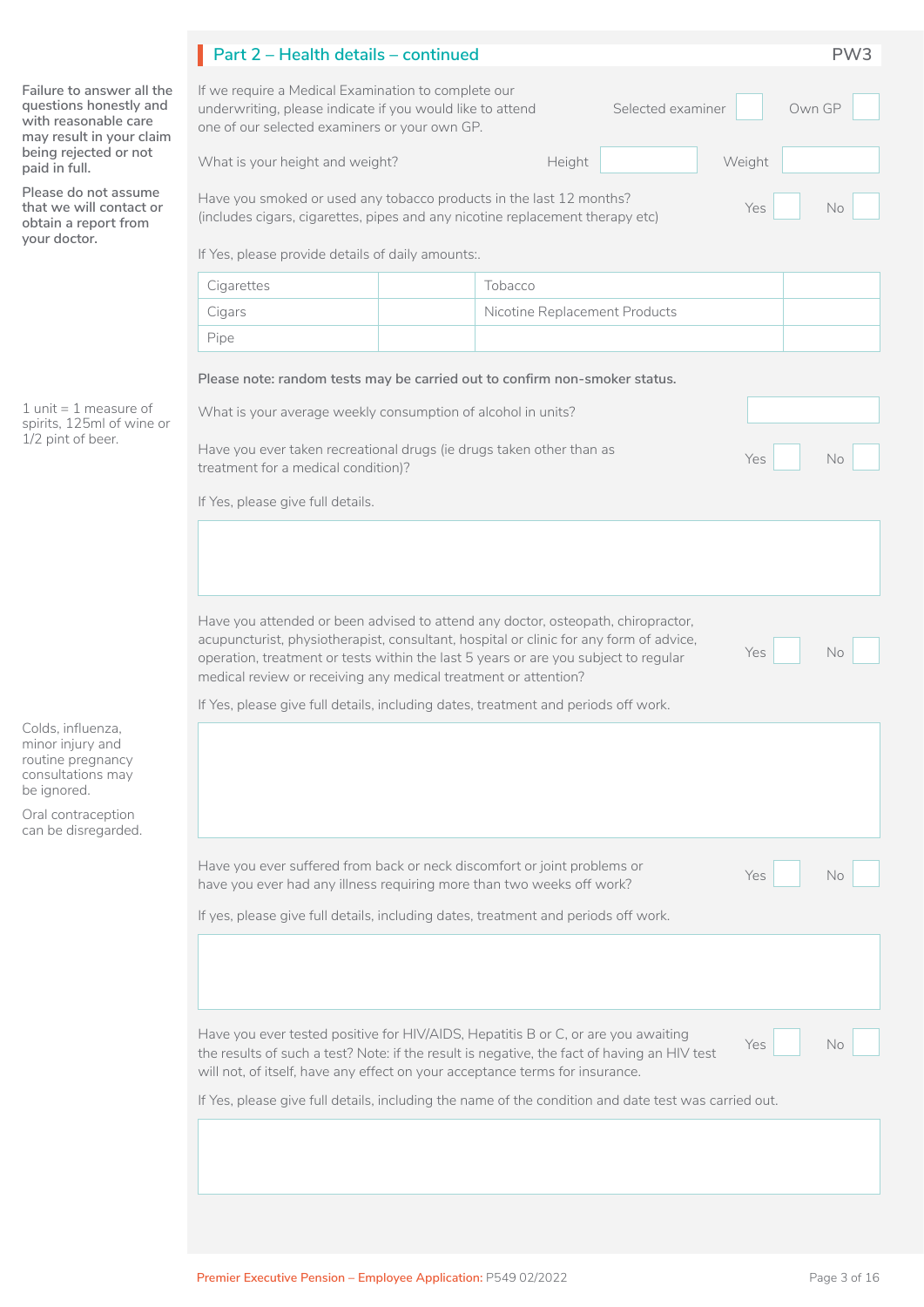## **Part 2 – Health details – continued PW4** I

**Failure to answer all the questions honestly and with reasonable care may result in your claim being rejected or not paid in full.** 

**Please do not assume that we will contact or obtain a report from your doctor.**

Please tick this box if you have sent this information direct to our Chief Medical Officer. This information may be sent in confidence direct to our Chief Medical Officer, Prudential, Lancing BN15 8GB. Have you ever had, or suffered from any of the following:  $\Box$ 

| Alcohol or substance abuse                                                                | Yes | No |
|-------------------------------------------------------------------------------------------|-----|----|
| Asthma, bronchitis or chest complaint                                                     | Yes | No |
| Arthritis, joint pain, or blood disorder                                                  | Yes | No |
| Back or spinal problems                                                                   | Yes | No |
| Rheumatism, musculo-skeletal problems                                                     | Yes | No |
| Cancer, growth, tumour, cyst or enlarged glands                                           | Yes | No |
| Diabetes or thyroid disorder                                                              | Yes | No |
| Digestive or bowel disorder                                                               | Yes | No |
| Ear or eye disorder                                                                       | Yes | No |
| Heart condition, chest pain, or palpitations                                              | Yes | No |
| Kidney, bladder, urinary or liver disorder                                                | Yes | No |
| Nervous or mental disorder including anxiety, depression, stress or psychiatric disorders | Yes | No |
| Raised blood pressure, stroke or epilepsy                                                 | Yes | No |
| Paralysis or multiple sclerosis                                                           | Yes | No |
| If Yes, please give full details, including dates.                                        |     |    |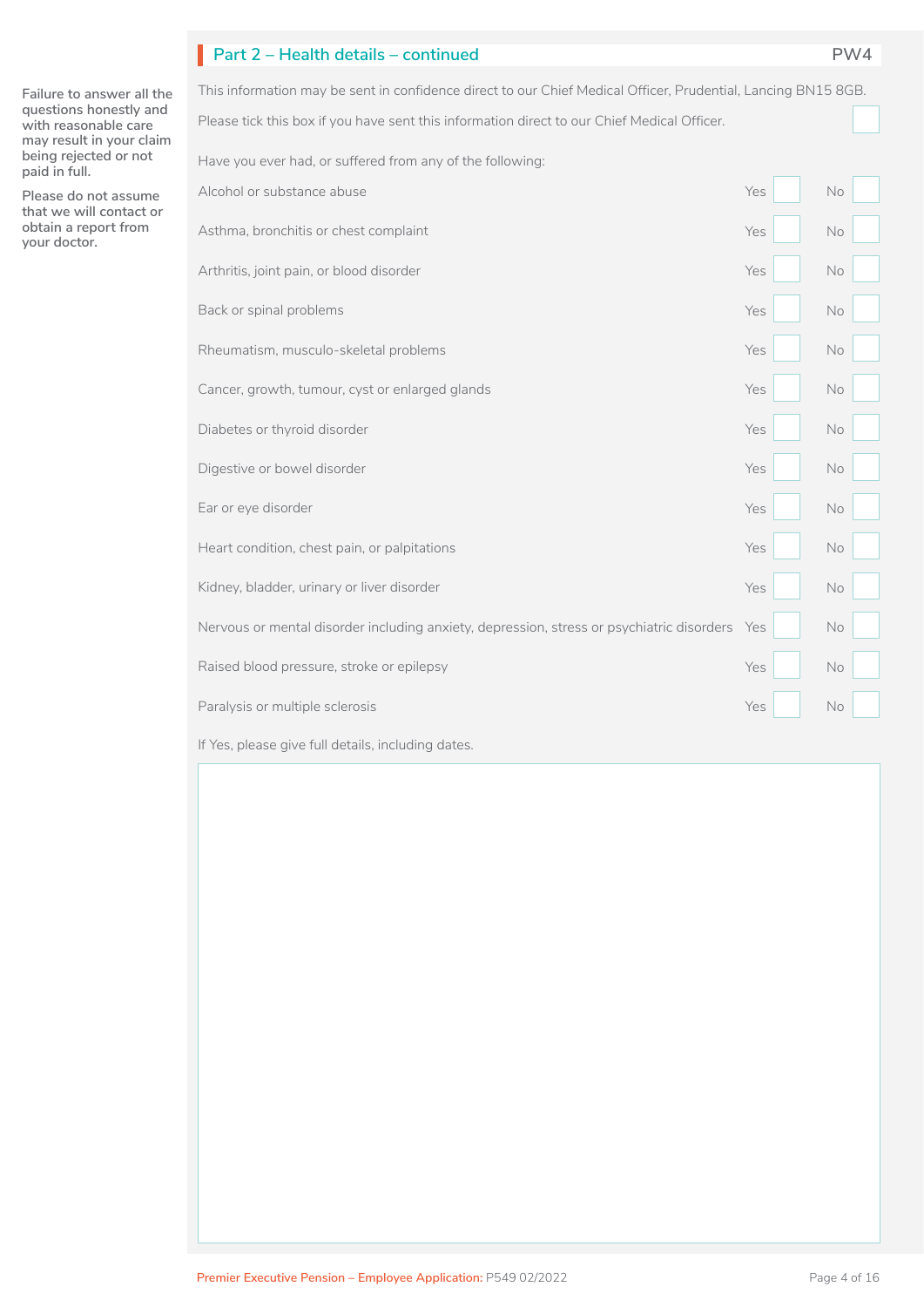## **Part 2 – Health details – continued PW4** I

**Failure to answer all the questions honestly and with reasonable care may result in your claim being rejected or not paid in full.** 

**Please do not assume that we will contact or obtain a report from your doctor.**

### Before the age of 65, did either of your parents or any brothers or sisters suffer or die from cancer, heart disease, stroke or diabetes? Multiple sclerosis or Alzheimers disease? Muscular Dystrophy or motor neurone disease? Huntington's disease, polycystic kidney disease, polyposis of the colon? any other potentially hereditary disease or disorder?

Yes No

**If Yes, please complete this table.**

| Relationship                                                 |  |  |
|--------------------------------------------------------------|--|--|
| Illness (if cancer, which part<br>of the body was affected?) |  |  |
| Age at onset                                                 |  |  |
| Age at death (if applicable)                                 |  |  |

## **Part 3 – Member's declaration PW5** I

I, as the member named in this application, hereby agree to:

- join the scheme:
- be bound by the rules;
- the deduction of my contributions (if any) from my earnings;

and confirm that, to the best of my knowledge and belief, the details given in this form, including those in the "Health details", if appropriate, are true and complete.

#### **Important notes**

The plan will not start until we have assessed and accepted your application, and the first premium has been paid. If you have a birthday while your application is being processed, the terms may differ from those originally quoted.

In most instances your payments will be as originally quoted. We may offer you revised terms, but occasionally we may not be able to offer any terms.

We may ask you to contact your doctor if we are waiting for reports which we have asked for.

If we ask you to come for a medical examination, we will need to share the application information with another company we have authorised. They will make the arrangements for the examination to take place.

We may need to send your application and relevant medical reports to our reassurers for their opinion or agreement of the terms offered. Or, we may need to send them at a later stage for purposes relating to managing the policy. You can get details of general reassurance principles and details of any company we use to assess your application.

We have a confidentiality policy in place which means we hold your medical information securely and access is limited to authorised individuals who need to see it.

You are entitled to ask for a copy of our standard terms and conditions and a copy of your application form at any time.

#### **Access to medical reports**

We may need to get medical reports to support your application. Before we can ask any doctor that you have consulted to fill in a report, we need your permission under The Access to Medical Reports Act 1988. Your rights under the act are as follows:

- You do not need to give your permission, but if you do not, we may not be able to go ahead with your application. This does not prevent you from applying to other companies for insurance.
- You can ask to see the report before the doctor returns it to us. If this is the case, we will tell the doctor to keep the report for 21 days so that you can arrange to see it. If you have not made arrangements to see the report within this time, your doctor will send the report to us.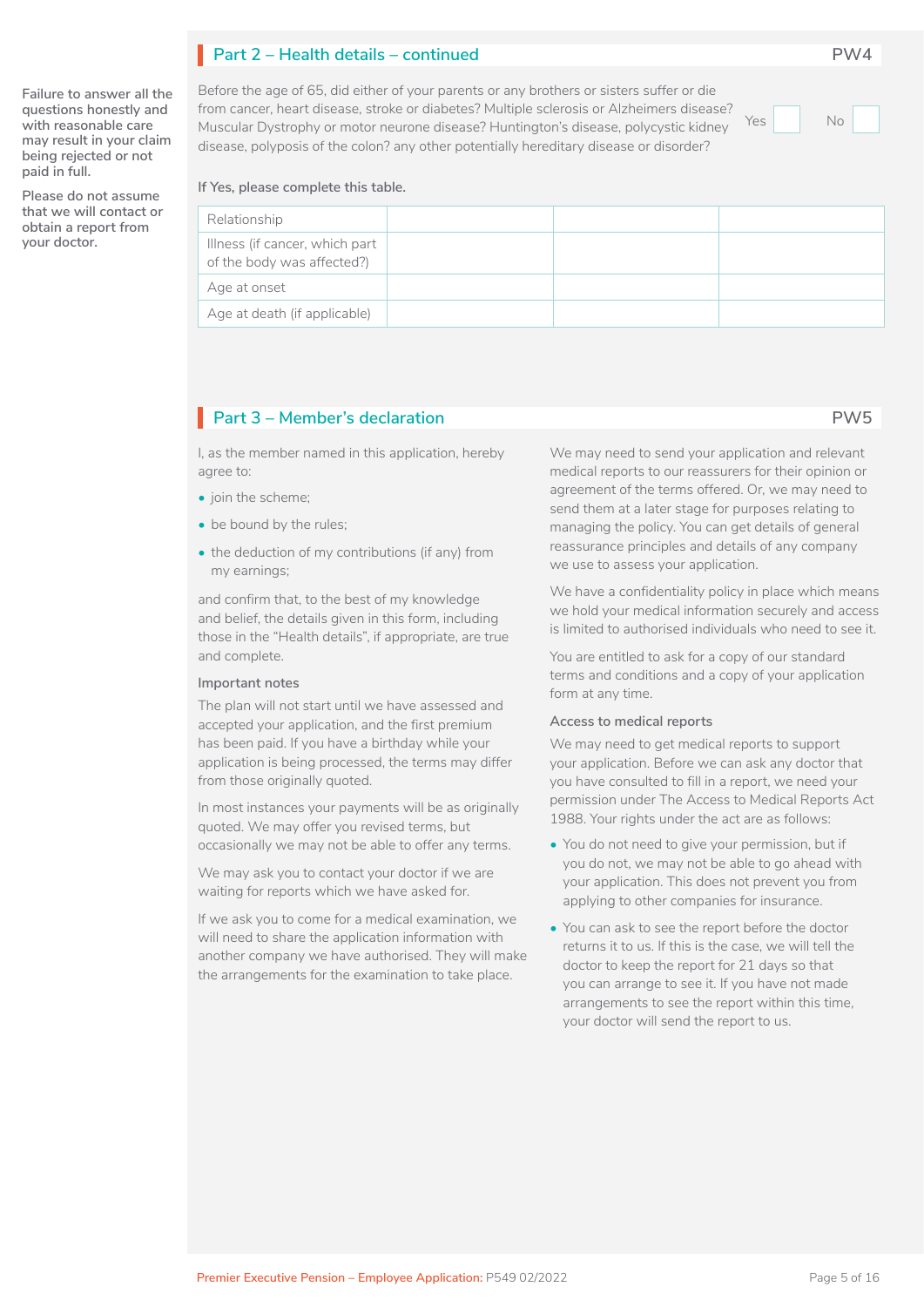If you choose not to see the report at this stage, you may ask the doctor for a copy within six months of it being sent to us. We can send a copy of the report to your doctor if you ask to see it at a later date.

- If you think that any part of the report is not correct or is misleading, you may ask the doctor to amend it. If your doctor refuses to make the amendments, you may ask him or her to attach a statement outlining your views, which will then accompany the report.
- Your doctor can withhold access to the report if he or she feels that it would cause physical or mental harm to you or others.

The medical report your doctor fills in asks about the following:

Your current health:

- any care, medication or treatment you are currently receiving,
- the results of referrals or tests you are waiting for,

Any time off work in the last three years.

Your past health:

- details (excluding minor self limiting ailments/ conditions) of any relevant illness, trauma, or referrals for specialist advice or treatment, hospital admissions, consultations with your GP or any other medical adviser, therapist or counsellor, in particular whether you have a history of:
	- malignancy (cancer), cardiovascular (heart) disease, diabetes, and degenerative (gradually worsening) diseases;
	- musculo-skeletal disease or injury, for example, arthritis, rheumatism, back problems or any other disorder of the joints or muscles;
	- anxiety, depression, neurosis (such as phobias, obsessions and so on), psychosis (a mental disorder where you lose contact with reality), stress or fatigue;
	- suicidal thoughts or attempts at suicide; or
	- conditions related to drug or alcohol misuse or smoking or chewing tobacco.
- details of any biopsies, blood tests, electrocardiograms (heart tests), diagnostic genetic test results, height, weight if measured in the last two years, urinalyses (tests on urine), x-rays or other investigations,
- any blood pressure readings in the last three years,

Any history of disease among your parents or brothers or sisters that you have told your doctor about.

We have asked your doctor not to reveal information about:

- negative tests for HIV, Hepatitis B or C;
- any sexually-transmitted diseases unless there could be long-term effects on your health; or
- predictive genetic test results.

The information you and your doctor provide about your health may result in us:

- refusing to provide insurance;
- increasing premiums above standard rates; or
- setting exclusions or postponing cover
- setting premiums at standard rates.

If you have any questions about your rights under the act or questions relating to the process of getting, assessing or storing medical information, please write to:

Senior Medical Officer, Prudential, Lancing BN15 8GB

I do not want to see the report before sending it to the company

I do want to see the report before sending it to the company.

#### **Declaration**

- I agree to you asking any doctor I have consulted about my physical or mental health to provide medical information so you may assess my proposal. You may gather relevant information from other insurers about any other applications for life, critical illness, sickness, disability, accident or private medical insurance that I have applied for. I authorise those asked to provide medical information when they see a copy of this consent form. This form allows you to gather medical reports within six months of the start of the plan, or after my death, to support any claim made on the plan proceeds.
- This information can also be used to maintain management information for business analysis.
- I have read the declaration, important notes and information relating to my rights under The Access to Medical Reports Act.
- I declare that I have taken reasonable care to answer the questions honestly and to the best of my knowledge. I understand a claim may not be paid in full or may be rejected or my policy may be cancelled if I have not.

 $\Box$ 

~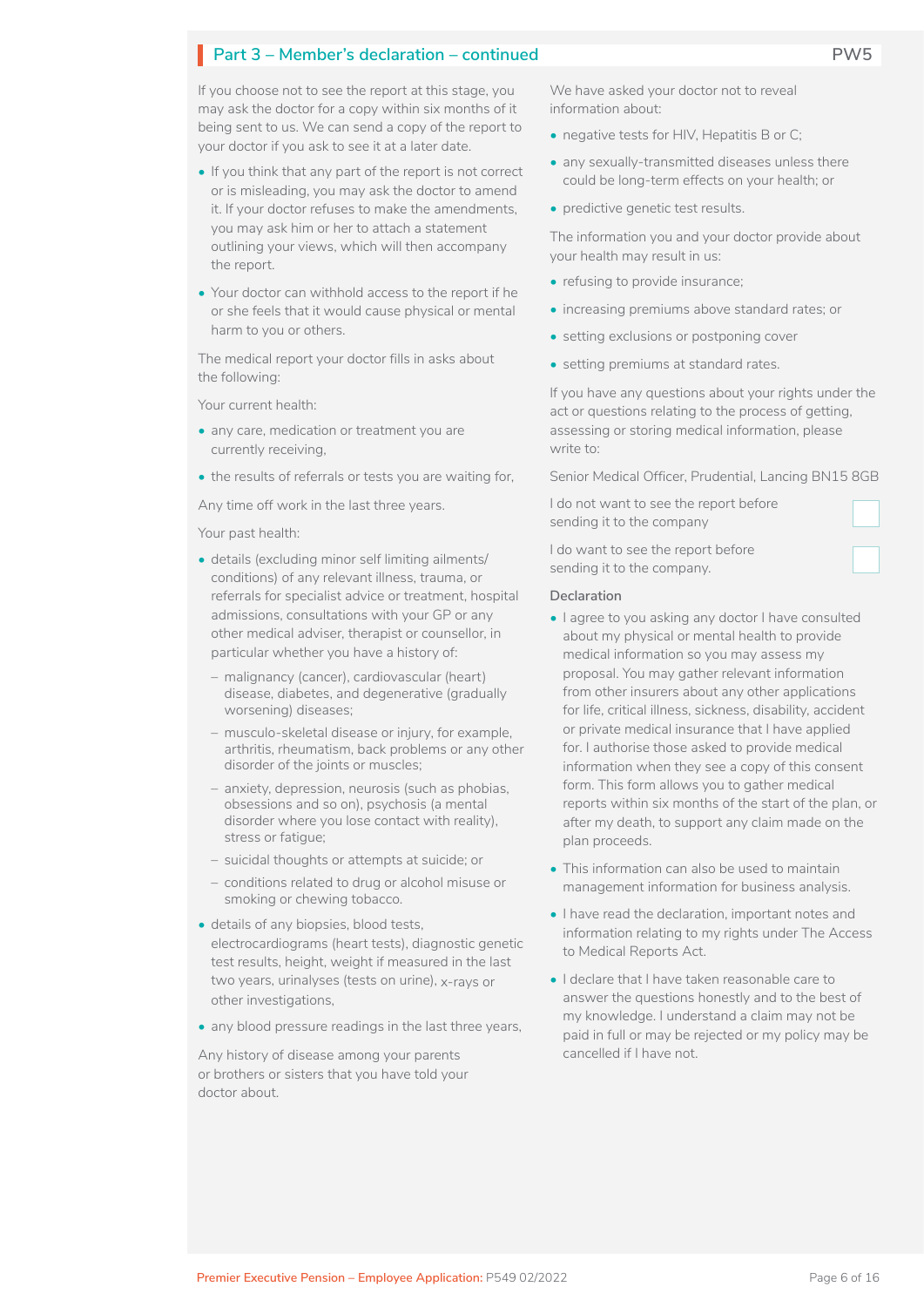#### **How we use your personal information**

We, Prudential UK, may receive your personal information from the trustees of a pension scheme, your employer, or other financial services organisations (known as a Data Provider) and/or direct from you. Regardless of where we obtain such information from, we take the privacy and protection of your personal information seriously. We own the personal information we hold about you and decide what happens to it. This makes us a Data Controller in respect of the personal information. You should note that the Data Provider will also be a data controller in respect of the personal information they hold about you.

We've set out below information about our processing of your personal information, what rights you have, and how you can get in touch if you want to know more.

When we say personal information, we mean information about you which we receive from a Data Provider or any other personal information you provide directly to us. For example, this may include your name, date of birth and contact details. We collect personal information from you that is necessary for us to either provide you with the product or service you've requested or to comply with statutory or contractual requirements. Unfortunately if you don't provide all of the information we require this may mean we are unable to provide our products and services to you.

### **Part A – How we use your personal information and why**

We, M&G plc and our Business Partners, will use the personal information for the following purposes:

- the administration of our products and services, including to enable us to perform our obligations under any contracts or policies to you and to provide any relevant services as discussed with you prior to any purchase of a product or service
- complying with any regulatory or other legal requirements
- carrying out checks using agencies such as credit reference agencies, tracing companies, or publicly available information (See Part B for more)
- the provision of customer services like to reply to a question, or tell you that something's changing
- automated decision-making or profiling (see Part C for more)
- keeping your information on record and carrying out other internal business administration

In addition, we, M&G plc, and our Marketing Partners, will use the personal information you provide to us, together with other information, to send you direct marketing offers by electronic and non-electronic means including by post, as well as sending you introductions to products and services from carefully selected third parties also by post. Please see Part G for further details.

Some of the purposes above are necessary to allow us to perform our contractual obligations to you and to enable us to comply with applicable laws and regulation. We may also rely on legitimate interests in using and sharing your personal information for the purposes described above to improve our products and services. This allows us to explore ways to develop our business and to gain insights into how our products and services are used. To the extent that we need your consent to use your personal information for the purposes described above, you explicitly provide your consent by signing and returning this form, or as set out in Part G as appropriate. To the extent that your personal information is provided to us by a Data Provider and we need your consent to use your personal information for the purposes described above, the Data Provider is responsible for providing the consent to us.

### **Who we share your personal information with and why**

We'll share your personal information within M&G plc and with our Business Partners, for any of the purposes set out in Part A. If you have a joint policy or investment, the other person may receive your personal information too. If appropriate, we may also pass on your personal information to financial crime prevention agencies, any legal, regulatory or government bodies.

As we, M&G plc, and some of our Business Partners are global companies, we might need to send your personal information to countries that have different data protection laws to the UK or the European Economic Area. These transfers will only be to countries in respect of which the European Commission has issued a data protection 'adequacy' decision, or to other countries, such as India or the United States of America, where appropriate safeguards have been put in place.

If you want to know more about these safeguards –like our use of the European Commission's Model Clauses which govern the transfer of information outside of the European Economic Area – further information is available on request.

Any transfer of your personal information will always be done securely.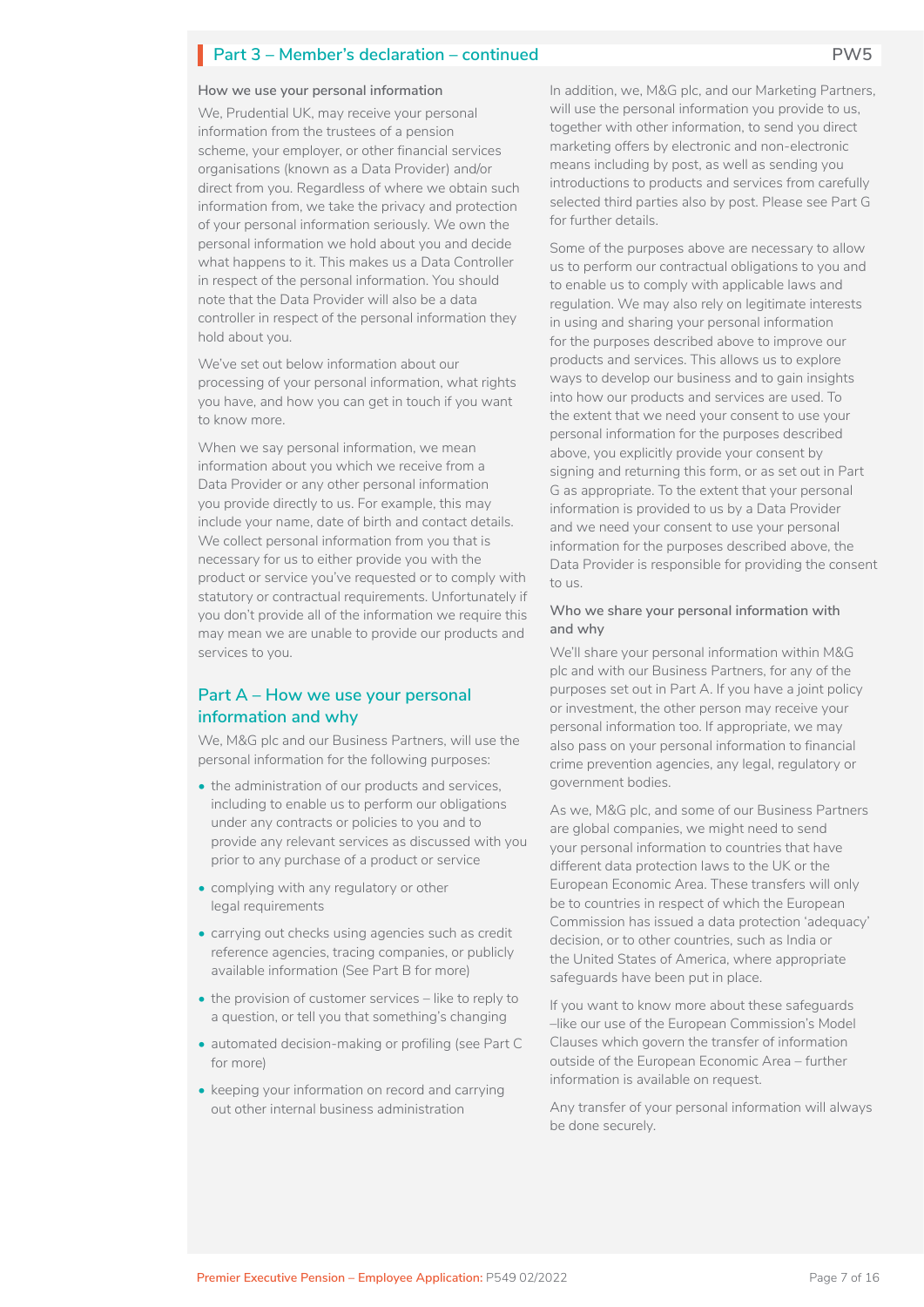#### **We keep your personal information for a set amount of time**

Your personal information will be stored either for as long as you (or your joint policyholder) are our customer, or longer if required by law or as is otherwise necessary. It'll always be in line with our data retention policy.

### **Part B – Reference checks**

For certain products, we may use approved credit reference agencies, tracing companies, financial crime prevention agencies, or publicly available information, to help us to check your identity, as well as to prevent fraud and money laundering; this may include checks on your current or previous addresses. Results of these may be recorded for future reference.

These checks may also be carried out for a joint policy holder or person(s) that you provide personal information on. Should we ever lose contact with you, we may use these agencies to verify your address to help us get back in touch.

## **Part C – We may use your personal information to make automated decisions or profile you**

We, M&G plc, our Business Partners, and our Marketing Partners may use your personal information to make automated decisions affecting you or to conduct other profiling (for example, marketing profiling).

To the extent that we conduct such automated decision making activity, we'll provide you with further information at the appropriate time.

## **Part D – Use of your sensitive personal information**

For certain products or services, we'll need to process your sensitive personal information, such as information relating to health, genetics, biometric identifiers and sexual orientation, a Data Provider may from time to time provide this to us. In such circumstances the Data Provider is responsible for obtaining any explicit consent necessary for us to process this kind of personal information. Alternatively, if you provide sensitive personal information to us, to the extent that we need your explicit consent to process this kind of personal information in the manner described in Parts A, B, and C, you explicitly provide your consent by signing and returning this form.

### **Part E – You're in control**

When it comes to how we use your personal information, you've got the right to:

- request a copy of your personal information for free (we may charge you for this if the request is manifestly unfounded or excessive)
- in certain circumstances request that we move your personal information to another organisation if you want us to
- request that we correct anything that's wrong, or complete any incomplete personal information
- ask us to delete your personal information if it is no longer needed for the purposes set out in Part A or if there is no other legal basis for the processing
- limit how we use your personal information or withdraw your consents (including automated decision making) you have given for the processing of your personal information
- object to us using your personal information for direct marketing (including related profiling) or other processing based on legitimate interests
- complain to a data protection authority or another independent regulator about how we're using it.

If you want to do any of these things, or would like an explanation as regards these rights, we've explained how you can get in touch in the Contact Us section.

If you do need to speak to us, it'll be useful to have to hand that the data controller of your personal information is Prudential UK. Prudential UK have also appointed a Data Protection Officer who can be reached at the address shown in the Contact Us section of this document.

We may monitor or record calls or any other communication we have with you. This might be for training, for security, or to help us check for quality.

As set out at the start of this notice, a Data Provider is also a Data Controller in respect of your personal information and you are likely to have similar rights in respect of the personal information held by a Data Provider.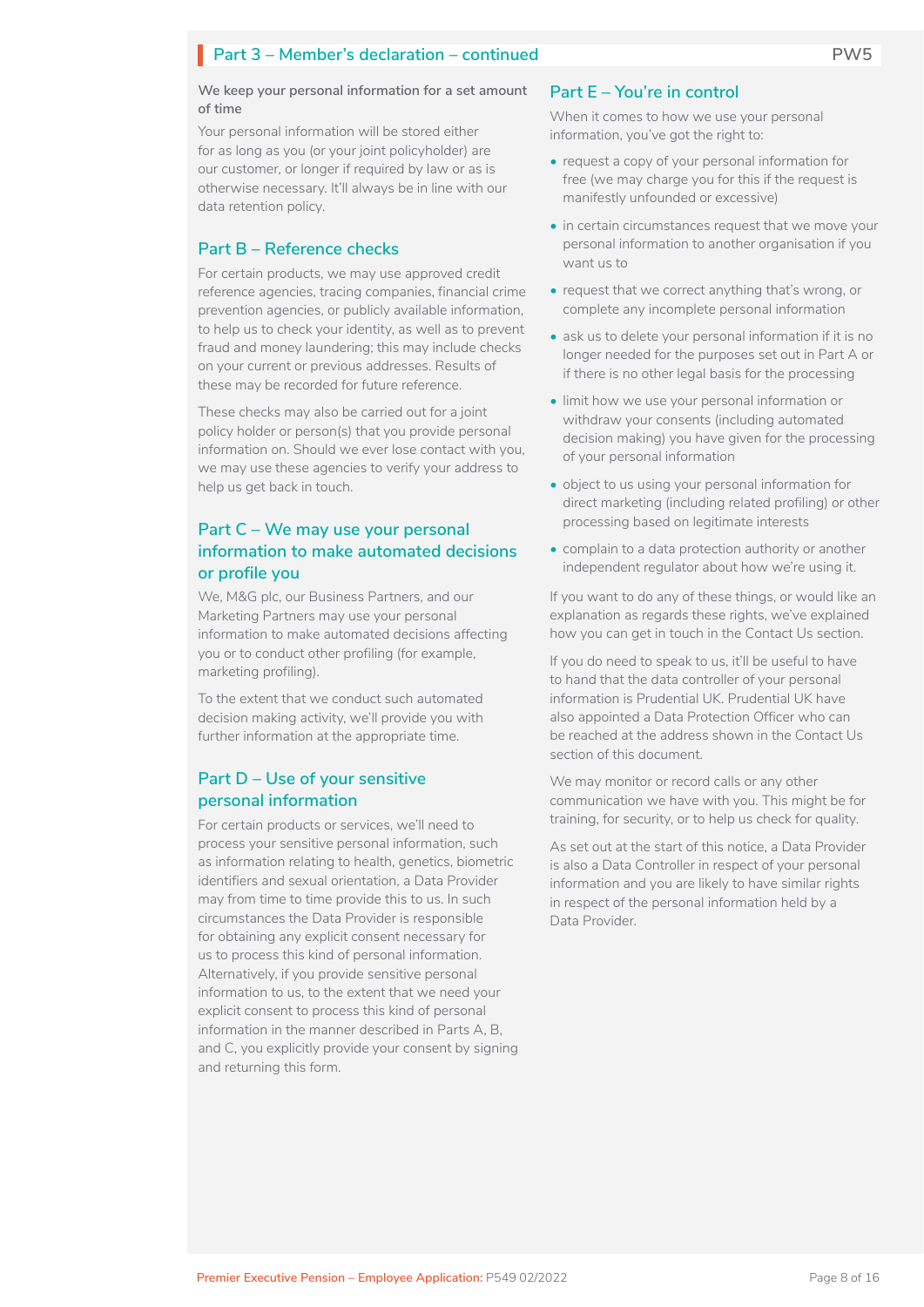### **Part F – Acting on someone else's behalf?**

If you give us personal information about another person (or persons), we'll take that to mean they have appointed and authorised you to act on their behalf. This includes providing consent to:

- our processing of their personal information and sensitive personal information (as we've explained in Parts A, B, C, and D above)
- you getting any information protection notices on their behalf.

If for any reason you are concerned as to whether you are permitted to provide us with the other person's information, please contact us on the phone number below before sending us anything.

### **Part G – Direct marketing**

We and M&G plc will still send you information by post about the Prudential UK and M&G plc's products and services and carefully selected third parties.

Additionally, from time to time, Prudential UK and M&G plc would like to contact you by electronic means with details about products, services and any special offers. Please note that any consent you give will not apply to M&G Investments Group and Prudential International Assurance plc as they operate their own customer databases and may contact you separately.

If you consent to us contacting you for this purpose by electronic means, please tick to say how we may contact you (tick as many or as few as you like):



And if you change your mind, and/or you would like to opt-out of receiving non-electronic direct marketing, it's easy to let us know. Just call us on 0800 000 000.

### **Contact us**

If you want to exercise your rights in Part E or if you require any other information about any other part of this notice, you can contact us in a number of different ways.

|             | Write to us at: Customer Service Centre |  |
|-------------|-----------------------------------------|--|
|             | Prudential                              |  |
|             | Lancing<br><b>BN158GB</b>               |  |
| Call us on: | 0800 000 000                            |  |
| Or visit:   | www.pru.co.uk                           |  |

Prudential UK means The Prudential Assurance Company Limited and Prudential Pensions Limited, as appropriate.

M&G plc means any affiliates of Prudential UK (including, Prudential Distribution Limited, Prudential International Assurance plc, PGDS (UK ONE) Limited, Prudential Life Time Mortgages Limited, M&G Global Services Private Limited, M&G Investments Group, M&G Wealth Advice Limited and Prudential Corporate Pensions Trustee Limited).

Business Partners means our service providers, accountants, auditors, IT service and platform providers, intermediaries, reinsurers, retrocessionaires, investment managers, agents, pension trustees (and other stakeholders), scheme advisors, introducers, selected third party financial and insurance product providers, and our legal advisers.

Marketing Partners means our service providers, intermediaries, pension trustees (and other stakeholders), scheme advisors, introducers and selected third party financial and insurance product providers.

**For your own benefit and protection, you need to read carefully the documentation provided before signing and returning this form. You need to also read carefully any further documentation provided to you in the future. If there is anything you do not understand, please ask us for further information.**

Signed

Date of birth

| $\lceil D \rceil M \lceil N \rceil Y \lceil Y \rceil Y$ |  |  |  |
|---------------------------------------------------------|--|--|--|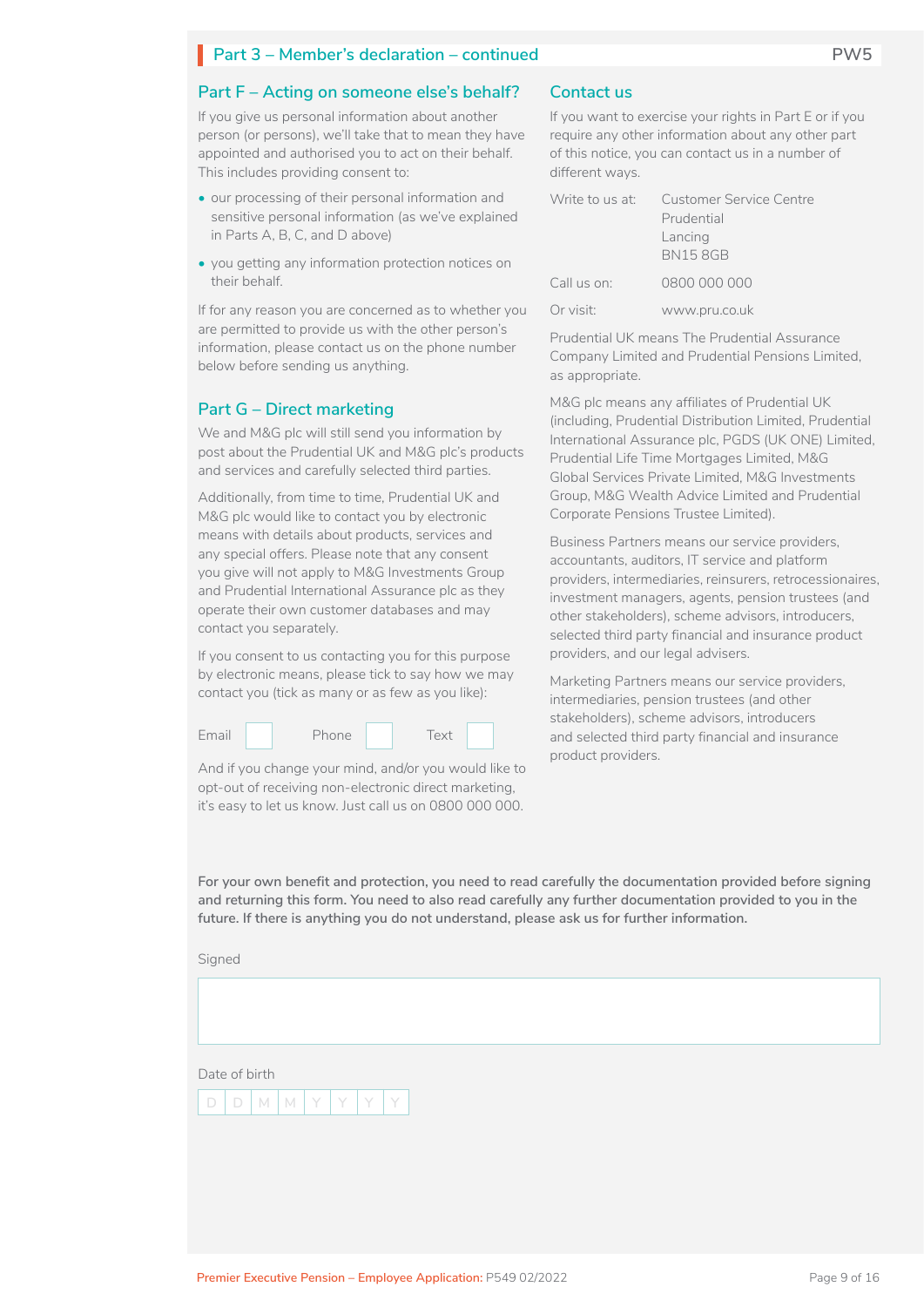|                                         | Part 4 - Trustees' Authority                        | PW7                                 |
|-----------------------------------------|-----------------------------------------------------|-------------------------------------|
|                                         | <b>Scheme details</b><br>Name of principal employer |                                     |
|                                         | Employer by whom member is paid (if different)      |                                     |
|                                         | Name of Scheme                                      |                                     |
|                                         |                                                     | Retirement Benefits Scheme          |
|                                         | Scheme number (if known)                            | P                                   |
|                                         | Date member is to join the scheme                   | $\Box$<br>$M$ M<br>$\Box$<br>Y<br>Y |
| age to be<br>e Normal<br>t Date.        | Normal Retirement Date*                             |                                     |
| JU<br>d the<br>ate of birth<br>er birth | Have you verified the member's date of birth?       | No<br>Yes                           |

\* Show the a used for the Retirement

Tick Yes if you have verified the member's date of birth against his/her birth and marriage/civil partnership certificates.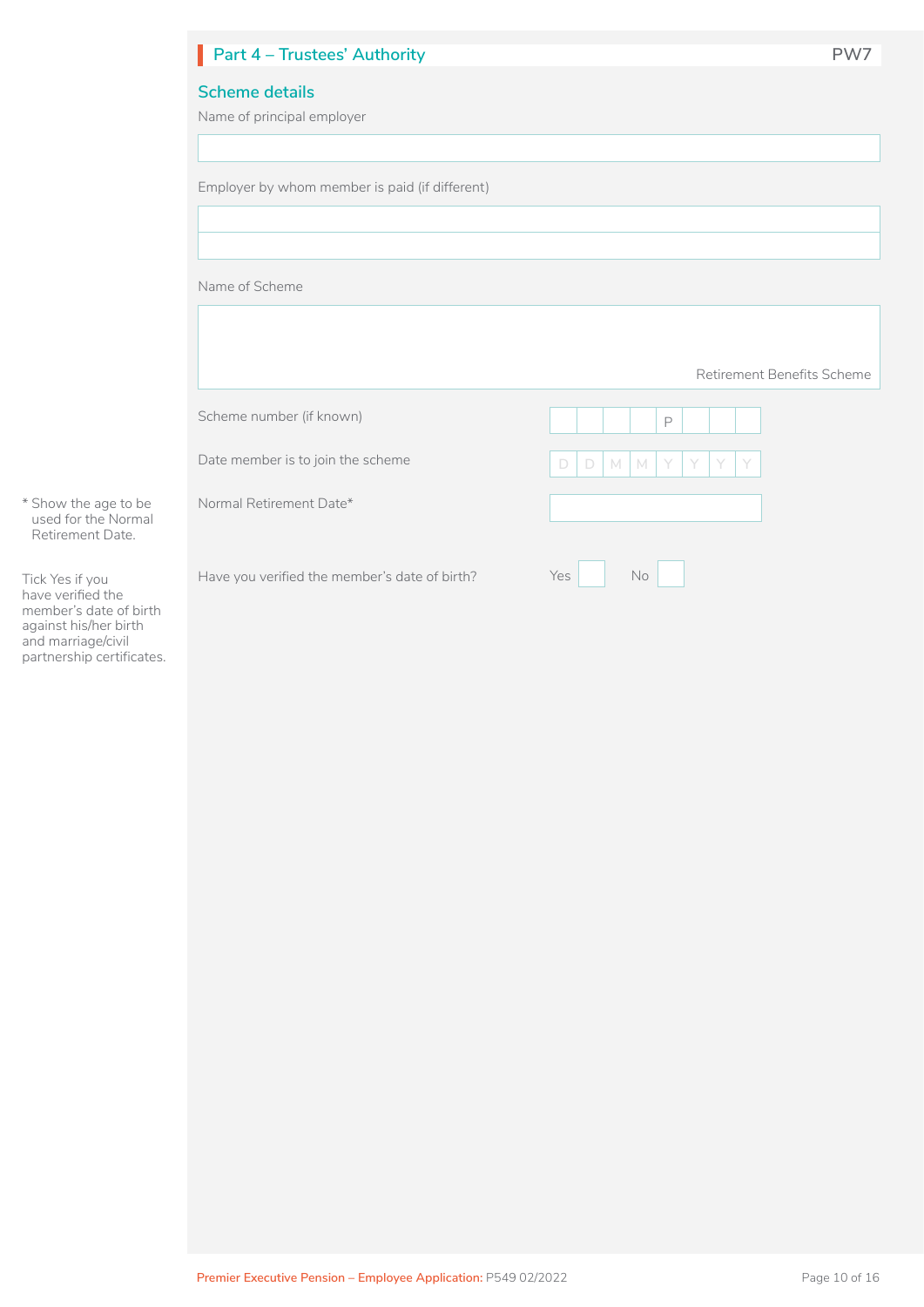## **Part 5 – Earnings/contribution details** I

The member's earnings figure will allow us to give more meaningful quotations. We will compare estimated eventual benefits with the member's estimated retirement earnings. If an earnings figure isn't given, we will use the current average weekly earnings figure projected to the member's retirement date for the comparison.

Automatic increases will not operate in the first six months after the start of contributions in respect of this application, but otherwise will apply on each scheme

| Yearly rate of earnings                                  |                                                                |    |            | £             |           |
|----------------------------------------------------------|----------------------------------------------------------------|----|------------|---------------|-----------|
| Regular contributions<br>Payable by:                     | Employer<br>£                                                  |    | Member     | £             |           |
| When do you want the increase in contributions to start? |                                                                |    |            | Month<br>Year |           |
|                                                          | How often are regular contributions to be paid?                |    | Monthly    |               | or Yearly |
|                                                          | Do you want contributions to increase automatically each year? |    | Yes        |               | No        |
| If Yes, by what rate?                                    | % each year                                                    | or | AWE (tick) |               |           |
|                                                          | Whole number:<br>Minimum 5%/Maximum 15%                        |    |            |               |           |

### review date. **Single contributions**

**Please use the appropriate transfer form for a transfer payment from other pension arrangements.**

| Amount £ |  |
|----------|--|
|----------|--|

Amount £ **including £ including £ including £ payable by the member** *(if any)*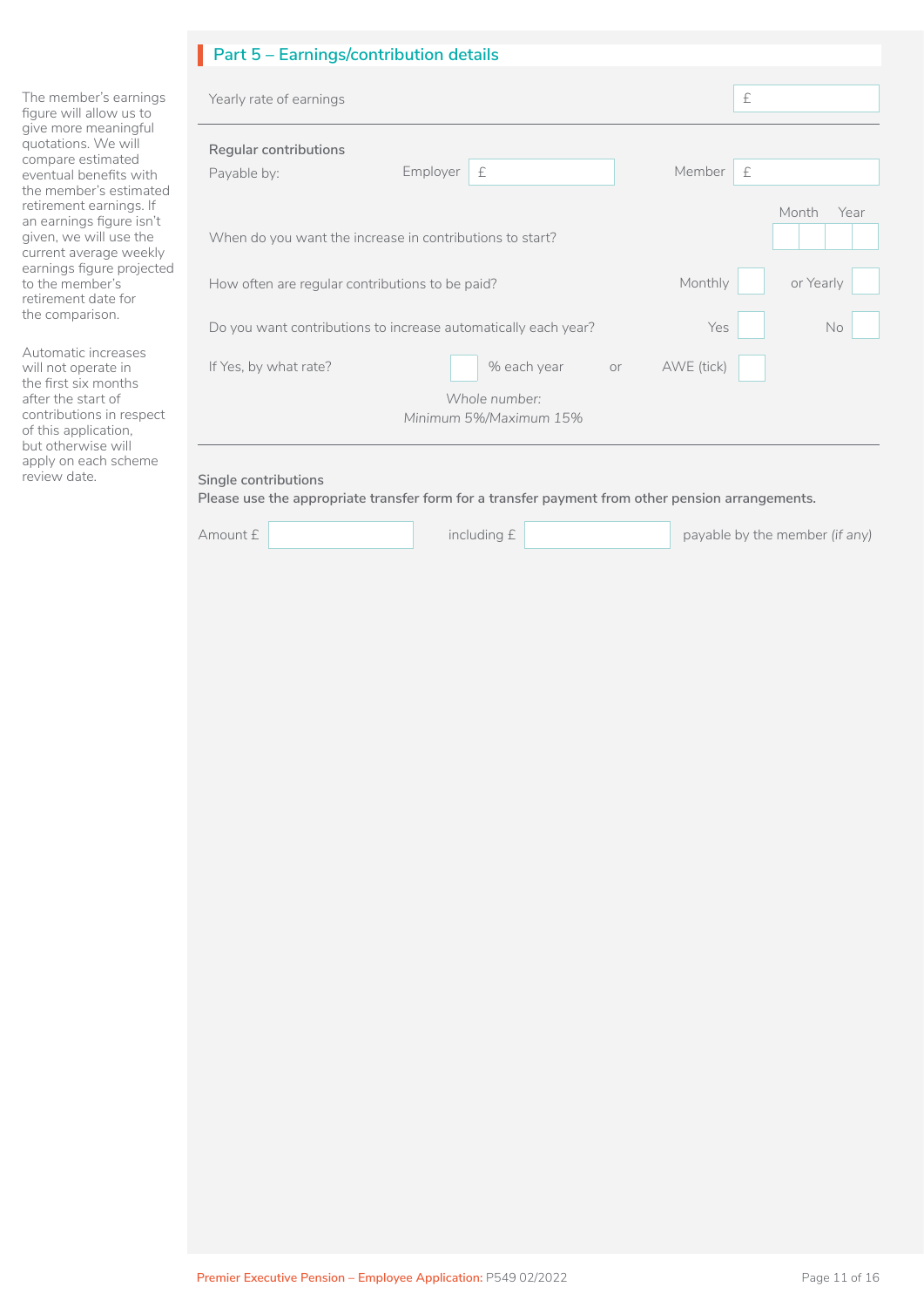## **Part 6 – Investment of contributions PW8** I

**Please refer to your fund guide, available at www.pru.co.uk/funds/guides, for more information on the funds, the associated risks and the charges and costs.**

Is the Scheme Investment Strategy to apply?

| $\overline{\triangle}$ |  | No |  |  |
|------------------------|--|----|--|--|
|------------------------|--|----|--|--|

**If Yes, please now complete Part 7. If No, please discuss this with the Scheme financial adviser and complete the remainder of this section.**

**If you don't want the Scheme Investment Strategy, but want a Lifetime Investment Profile (see below), you can choose the investment linked fund(s) to be used initially by completing the table below, or you can leave the selection to us. There is a set basis, we do not make an individual choice. Your fund guide shows what this will be.**

**If you don't want the Scheme Investment Strategy, or a Lifetime Investment Profile, please complete the table below to confirm the investment fund(s) to be used.**

|                     | % to be invested in each fund |                      |  |
|---------------------|-------------------------------|----------------------|--|
| <b>Chosen Funds</b> | Regular contributions         | Single contributions |  |
|                     | $\%$                          | $\%$                 |  |
|                     | $\%$                          | $\%$                 |  |
|                     | $\%$                          | $\%$                 |  |
|                     | $\%$                          | $\%$                 |  |
|                     | $\%$                          | $\%$                 |  |
|                     | $\%$                          | $\%$                 |  |
| Total               | 100%                          | 100%                 |  |

### **Lifetime Investment Profiles**

If you want one of the following lifestyle options, please complete the rest of this section (ticking only one box). Otherwise, please go to Part 7 now.

Lifetime Investment Profile targeting **retirement options**   $\Box$  L

Lifetime Investment Profile targeting an annuity

Lifetime Investment Profile targeting **100% cash**   $\Box$  L

Lifetime Investment Profile targeting **drawdown** 

**Please now go to Part 7.**

Please show the percentage investment split wanted for this plan if the member does not want the Scheme Investment Strategy. Fractions of 1% should not be used.

Contributions can be invested in up to six funds.

The With-Profits Fund is not available for new or additional investment if the member is within three years of their Normal Retirement Date (and, if chosen, would be treated as an application to invest in the Cash Fund).

Please make sure the total equals 100%.

These options do not apply to With-Profits investments.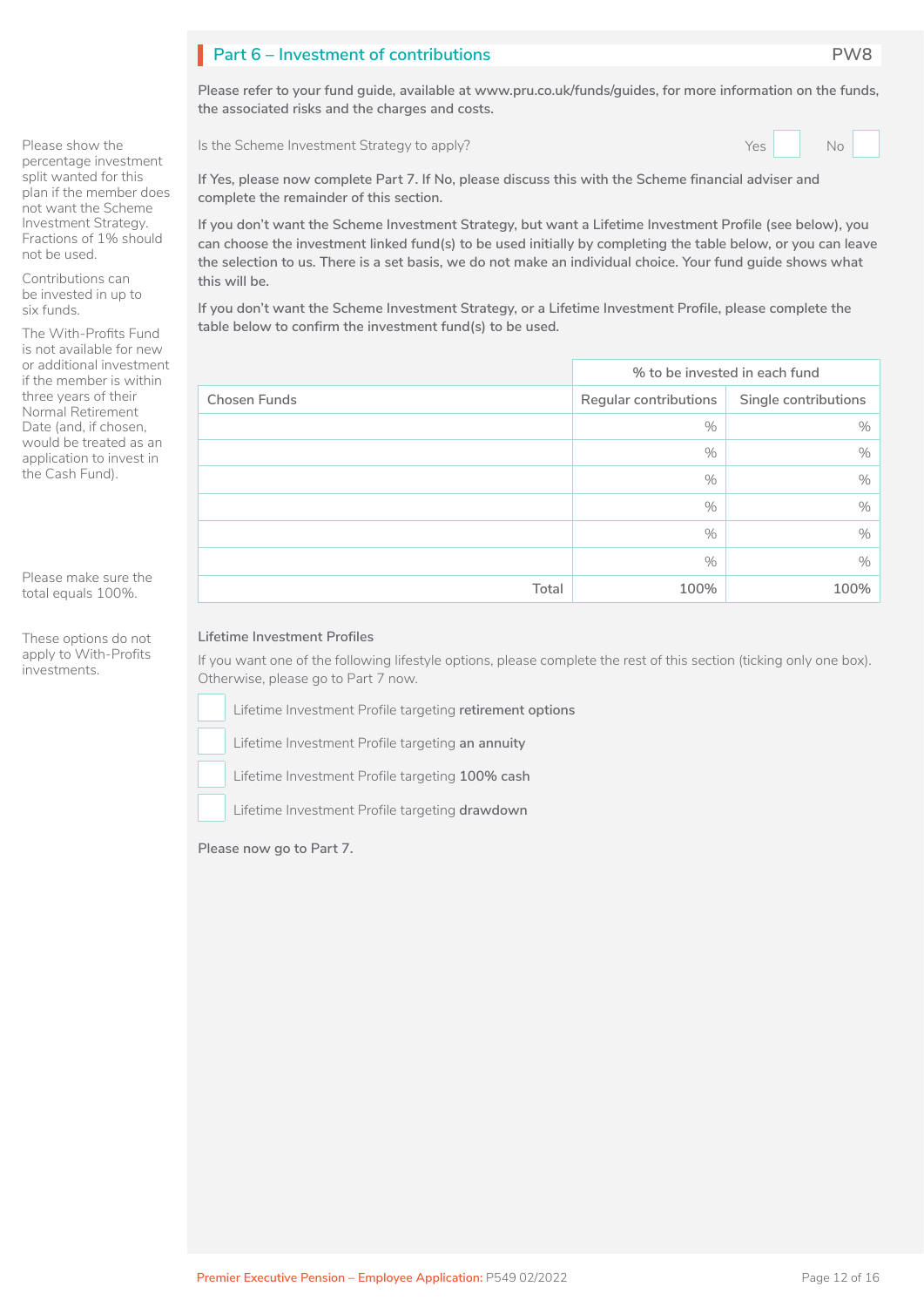|                                                     | No         |  |  |  |  |  |  |
|-----------------------------------------------------|------------|--|--|--|--|--|--|
|                                                     |            |  |  |  |  |  |  |
|                                                     |            |  |  |  |  |  |  |
|                                                     |            |  |  |  |  |  |  |
| Yes                                                 | No         |  |  |  |  |  |  |
| Yes                                                 | No         |  |  |  |  |  |  |
| If Yes, state the reason and length of the absence. |            |  |  |  |  |  |  |
|                                                     |            |  |  |  |  |  |  |
|                                                     |            |  |  |  |  |  |  |
|                                                     | <b>Yes</b> |  |  |  |  |  |  |

## **Part 8 – Trustees' declaration PW9** I

- a) We declare that to the best of our knowledge and belief the information given in this form is true and complete.
- b) We agree that the member named in this application should be admitted to membership of the scheme and that the terms of this application and declaration, and any statements made by the member to Prudential's medical examiner together with Prudential's plan documents shall be deemed to form part of any resultant contract.
- c) We consent to Prudential obtaining details from any person or organisation of any benefits or any other information if this is necessary in carrying out the administration of the scheme.

Signed for and on behalf of the Trustees

Date of birth

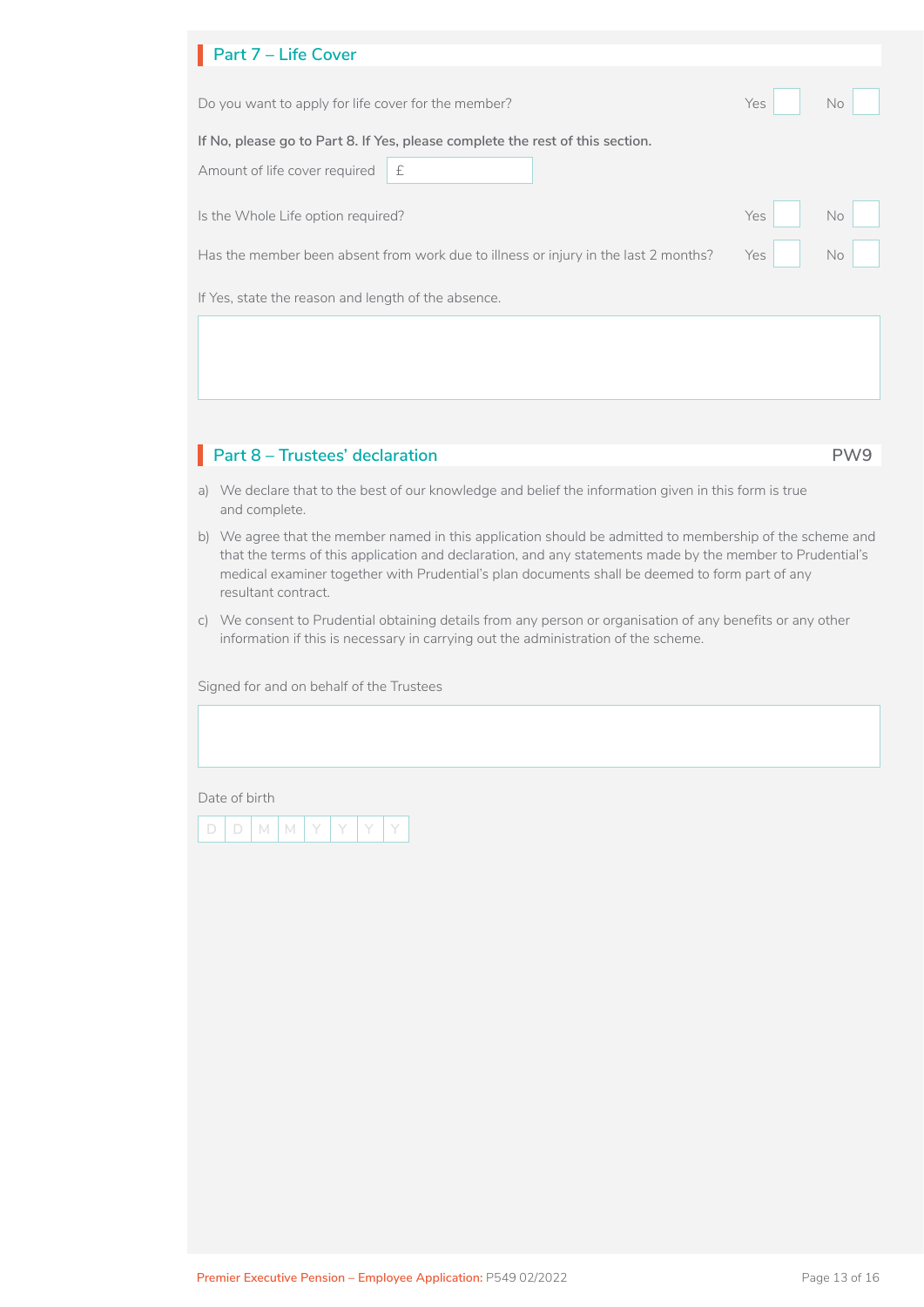#### **Part 9 PW10** Part 9

**For completion by Financial Adviser – essential information. All sections to be completed.**

**1. Source of funds for this investment**

(e.g. a UK bank account, overseas bank account)

**Source of wealth** (origin of funds for this investment e.g. employer contribution, trustee bank account. If other, please give details).

### **2. Commission instructions for single contributions**

Please tick only one of the boxes below to confirm your commission basis. Please then complete the amount of commission in the right hand boxes. For initial commission, this should be expressed as a flat percentage.

|             | Example:                                            |              |                        |              |
|-------------|-----------------------------------------------------|--------------|------------------------|--------------|
| Initial     |                                                     | $\checkmark$ | $\overline{2}$<br>$\%$ |              |
|             | Please complete only one option from a) to d) below |              | % to be taken          |              |
| a)          | Initial                                             |              | $\%$                   |              |
|             | b) Fund related                                     |              | $\%$                   |              |
|             |                                                     |              | Initial                | Fund related |
| $\subset$ ) | Mixed initial/fund                                  |              | $\%$                   | $\%$         |
| d)          | Nil commission                                      |              |                        |              |
|             | Was advice given?                                   | Yes          | No                     |              |

**Please provide the appropriate information in relation to this sale. Application forms cannot be processed unless this information is provided.**

| Financial Adviser or Whole of Market                                                             |  |  |  |  |  |  |
|--------------------------------------------------------------------------------------------------|--|--|--|--|--|--|
| Single or Multi-tie                                                                              |  |  |  |  |  |  |
| Was advice or face to face advice provided as part of this sale?<br>Yes<br>$\mathsf{No}$         |  |  |  |  |  |  |
| If you answered "No" to the above, were the product terms and conditions provided to the client? |  |  |  |  |  |  |
| Yes<br>No                                                                                        |  |  |  |  |  |  |
| Signature.                                                                                       |  |  |  |  |  |  |
|                                                                                                  |  |  |  |  |  |  |
| Name in block capitals.                                                                          |  |  |  |  |  |  |
|                                                                                                  |  |  |  |  |  |  |
| Position in firm.                                                                                |  |  |  |  |  |  |
|                                                                                                  |  |  |  |  |  |  |
| D<br>D<br>M<br>M<br>Date                                                                         |  |  |  |  |  |  |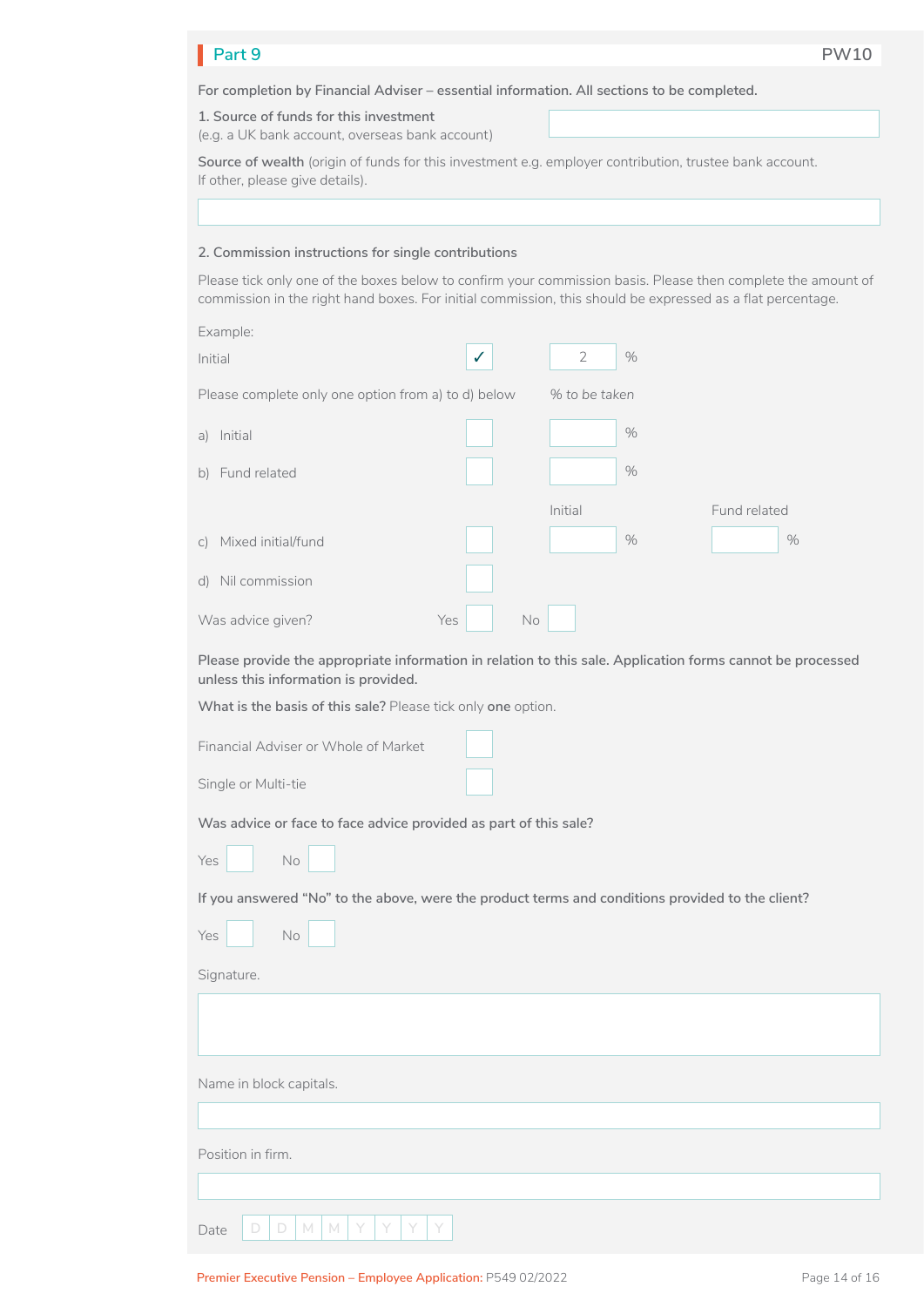|                                                                 |           | <b>PW11</b> |  |  |  |
|-----------------------------------------------------------------|-----------|-------------|--|--|--|
|                                                                 |           |             |  |  |  |
| <b>For Prudential Use Only</b><br>Cheque Acknowledgement Number |           |             |  |  |  |
| Cheque Amount                                                   | $\pounds$ |             |  |  |  |
| SD agreed by                                                    |           |             |  |  |  |
| Date Stamp                                                      |           |             |  |  |  |
|                                                                 |           |             |  |  |  |
|                                                                 |           |             |  |  |  |
|                                                                 |           |             |  |  |  |
|                                                                 |           |             |  |  |  |
|                                                                 |           |             |  |  |  |